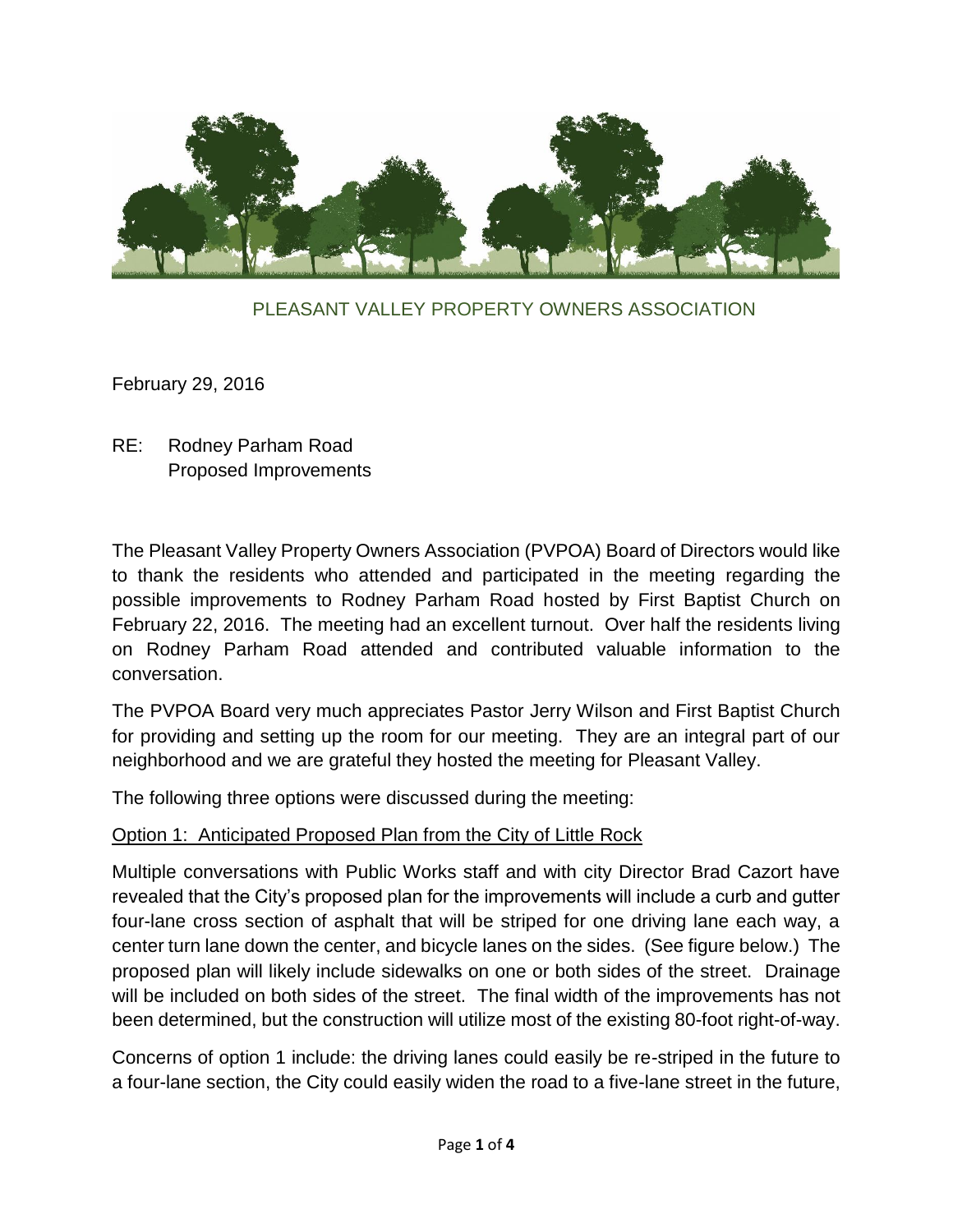bicycle lanes adjacent to traffic flow is not appropriate, and this option does not slow down traffic.



**Option 1 - City of Little Rock Proposed Plan**

# Option 2: Three-lanes

An alternate plan that was discussed was a three-lane section that includes one driving lane each way with a center turn lane. This option would include storm drains on each side of the street and sidewalks on one or both sides of the street. This option is similar to option 1 without the bicycle lanes on the outside of the driving lanes. Not including regraded for the construction, the width of improvements (including the roadway, drainage and sidewalks) would be approximately 65-70 feet of the 80-foot right-of-way.

Concerns of option 2 include: The street could be widened by the City in the future, the center turn lane could possibly provide for commercial development in the future, and this option does not slow down traffic.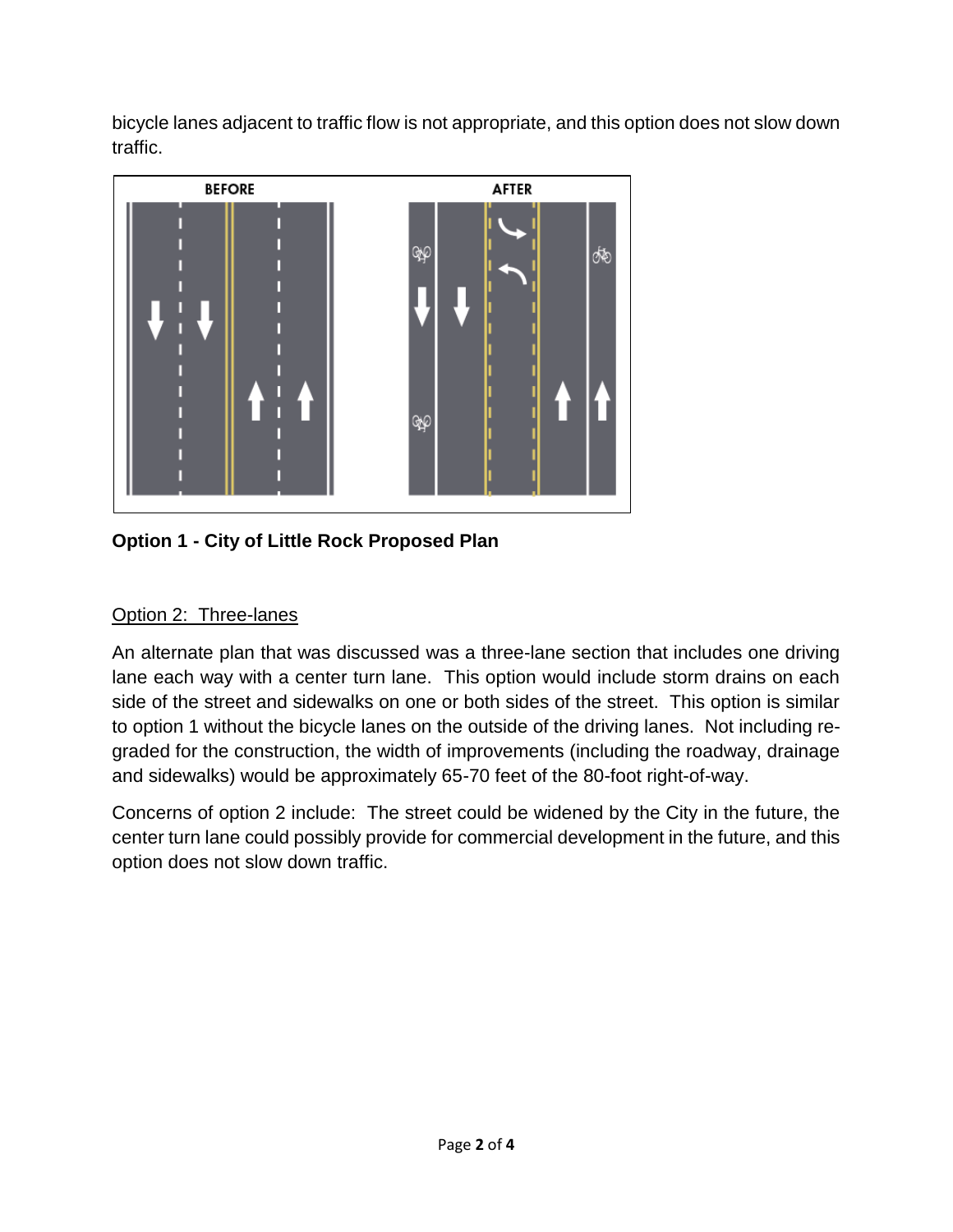## Option 3: Divided Parkway with Center Median

Over a year ago the PVPOA assembled a study group to evaluate the anticipated upcoming improvements to Rodney Parham Road. The group included PVPOA Board members, a resident from Rodney Parham Road, other Pleasant Valley residents and volunteers from Development Consultants, Inc. (DCI), a local transportation engineering firm. The study group developed a plan that was considered as option 3.

The study group plan includes a center median with landscaping, one lane of traffic in each direction on each side of the median, and sidewalks on each side of the street. See figure below. The cross-section also includes a lane of drivable grass on the inside of the driving lane to accommodate emergency vehicles. The drainage would collect in the median and provide for detention during high volume rain events for slow release to the storm drain system. The committee recommended this option because it addressed more neighborhood concerns than the options above.



## **Option 3 - Divided Parkway with Center Median**

This design would allow for the elevation of the traffic lanes on the east side of the median to be lowered to closer match the lower elevations and minimize the effect on the residents, their front lawns, and their driveway slopes. The study group concluded that the single lane of traffic with landscaped median would minimize traffic and deter increased traffic as a cut-through street.

The median design would deter the future widening of Rodney Parham Road as well as deter future commercial development along this section of Rodney Parham Road.

Concerns of option 3 include: The median design inherently does not provide for lefthand turns from resident driveways.